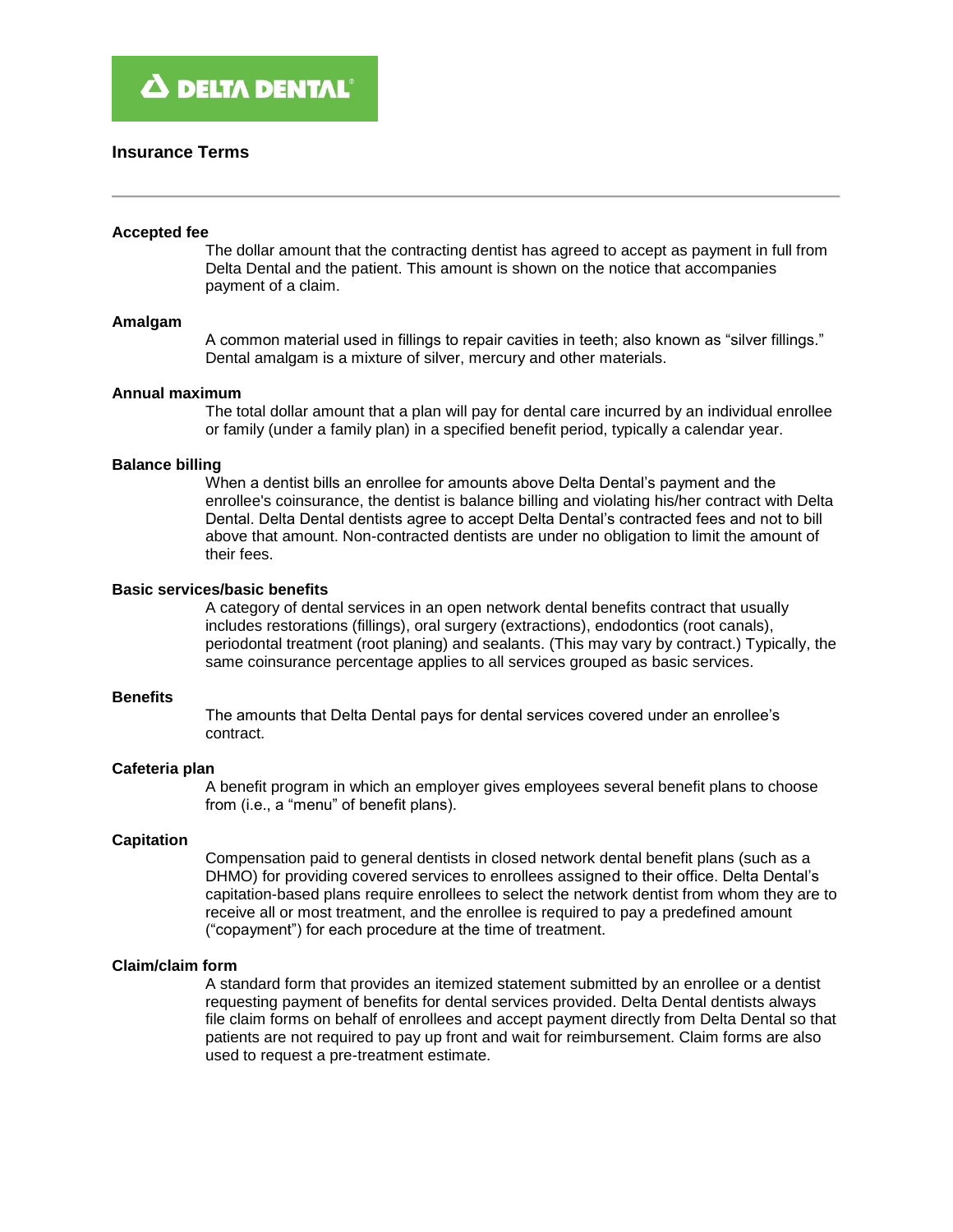### **Closed network plan**

A type of dental plan where enrollees must visit a pre-selected or assigned network dentist in order to receive benefits.

### **Coinsurance**

The enrollee's share, expressed as a fixed percentage, of the contract allowance. For example, a benefit that is paid at 80% by the plan creates a 20% coinsurance obligation for the enrollee. Coinsurance applies after the enrollee meets a required deductible.

# **Contract benefit level**

The percentage of the maximum contract allowance that Delta Dental pays after the deductible has been satisfied.

### **Contracted dentist**

A dentist who has a contract with Delta Dental to participate in a Delta Dental network. The dentist agrees to accept Delta Dental's determination of fees as payment in full for services rendered to an enrollee of a Delta Dental plan. (Also may be referred to as participating dentist, network dentist or contracting dentist.)

# **Contracted fee**

The fee for each single procedure that a contracted dentist has agreed to accept as payment in full for covered services provided to an enrollee.

# **Coordination of benefits (COB)**

A process that carriers use to determine the order of payment and amount each carrier will pay when a person receives dental services that are covered by more than one benefit plan (dual coverage). COB ensures that no more than 100% of the charges for services are paid when an enrollee has coverage under two or more benefits plans — for example, a child who is covered by both parents' plans.

### **Copayment**

A fixed dollar amount that an enrollee under certain dental plans (such as a DHMO-type plan) is required to pay at the time the service is rendered.

### **Deductible**

A dollar amount that each enrollee (or, cumulatively, a family for family coverage) must pay for certain covered services before Delta Dental begins paying benefits.

# **Diagnostic and preventive services**

A category of dental services in an open network dental benefits contract that usually includes oral evaluations, routine cleanings, x-rays and fluoride treatments. (This may vary by contract.) Typically, the same coinsurance percentage applies to all services grouped under diagnostic and preventive services.

### **Dual choice**

A program that allows enrollees to select one of two or more dental plans. (Also may be referred to as "dual option.")

### **Dual coverage**

When dental treatment for an enrollee is covered by more than one dental benefits plan, such as when dental services are provided to a child who is covered by both parents' benefit plans.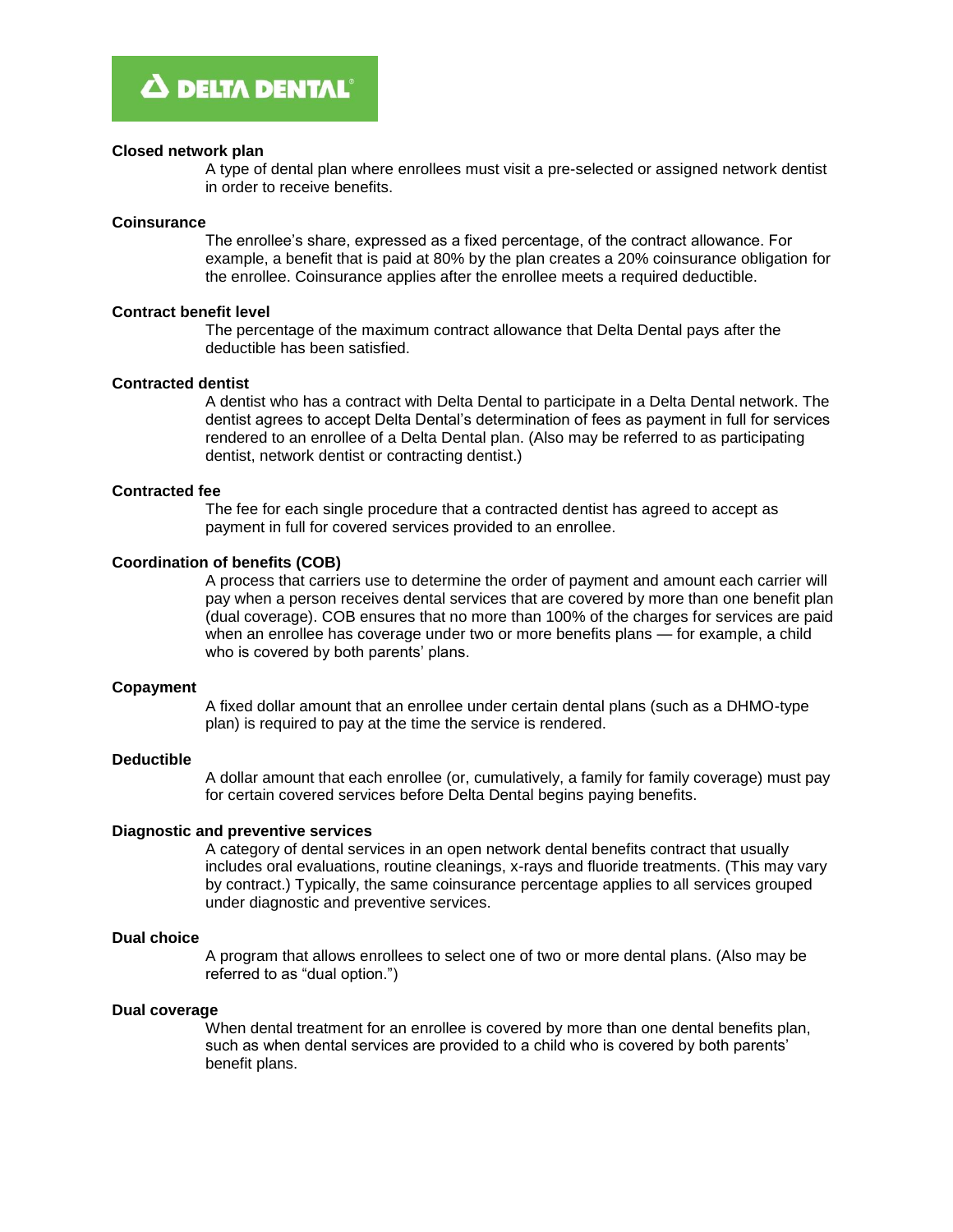### **Effective date**

The date a dental benefits contract begins; may also be the date that benefits begin for a plan enrollee.

### **Eligible enrollee**

An enrollee who has met the eligibility requirements under a Delta Dental plan.

#### **Eligibility**

The circumstances or conditions that define who and when a person may qualify to enroll in a plan and/or a specific category of covered services. These circumstances or conditions may include length of employment, job status, length of time an enrollee has been covered under the plan, dependency, child and student age limits, etc.

### **Fee-for-service**

Compensation paid to dentists based on an amount per service. A fee-for-service plan generally permits enrollees to freely select a network or non-contracted dentist to provide the service. Delta Dental Premier® and Delta Dental PPOSM are fee-for-service plans.

#### **Freedom of choice**

A plan feature that permits an enrollee to visit any licensed dentist and receive benefits for covered services.

# **Health maintenance organization**

An entity that is authorized to issue a benefit plan in which enrollees receive all or most treatment through a pre-selected or pre-assigned dental office. The dentist receives a monthly capitation payment for each patient that selects or is assigned to that office no matter how many services that patient receives. (See "Capitation")

### **In-network/Out-of-network**

Services provided in a plan either by a contracted or non-contracted dentist. In-network dentists have agreed to participate in a plan and to provide treatment according to certain administrative guidelines and to accept their contracted fees as payment in full. Different plans are served by distinct dentist networks. Delta Dental PPO dentists are in-network dentists for Delta Dental PPO plans. Delta Dental Premier dentists are in-network for Delta Dental Premier plans. DeltaCare® USA are in-network for DeltaCare USA plans. Non-Delta Dental dentists are out-of-network for all of these plans.

# **Indemnity/indemnity plan**

(See "Fee-for-service")

### **Lifetime maximum**

The cumulative dollar amount that a plan will pay for dental care incurred by an individual enrollee or family (under a family plan) for the life of the enrollee or the plan. Lifetime maximums usually apply to specific services such as orthodontic treatment.

# **Limitations and exclusions**

Dental plans typically do not cover every dental procedure. Each plan contains a list of conditions or circumstances that limit or exclude services from coverage. Limitations may be related to time or frequency (the number of procedures permitted during a stated period) for example, no more than two cleanings in 12 months or one cleaning every six months. Exclusions are dental services that are not covered by the plan.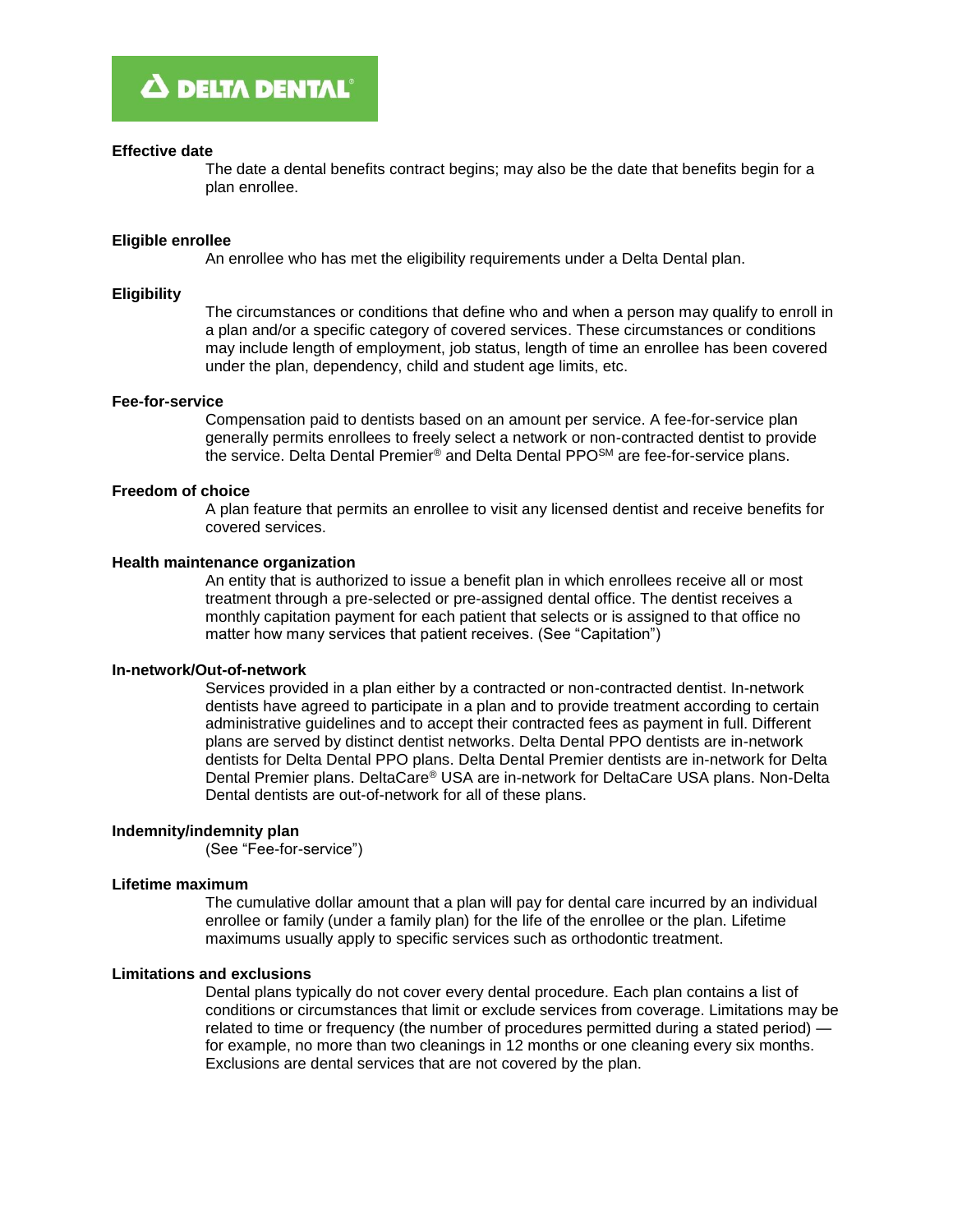### **Major services**

A category of dental services in an open network dental benefits contract that usually includes crowns, dentures, implants and oral surgery. (This may vary by contract.) Typically, the same coinsurance percentage applies to all services grouped under major services.

#### **Network**

A panel of dentists that contractually agree to provide treatment according to administrative guidelines for a certain plan, including limits to the fees they will accept as payment in full.

#### **Open access**

A plan feature that allows enrollees to visit the dentists of their choice (freedom of choice). Also sometimes used to describe an enrollee's ability to seek treatment from a specialist without first obtaining a referral from his/her primary care dentist.

# **Open enrollment**

A period (usually a two-week or one-month period during the year) when qualified individuals (eligible employees) can enroll in or change their choice of coverage in group benefits plans.

#### **Open network plan**

A type of dental plan where enrollees can visit any licensed dentist and can change dentists at any time without contacting the benefits carrier.

# **Out-of-pocket costs**

Any amount the enrollee is responsible for paying, such as coinsurance or copayments, deductibles and costs above the annual maximum.

# **Participating dentist**

See "Contracted dentist."

#### **Patient's share**

The portion of a dentist's fee that an enrollee must pay for covered services, including coinsurance or copayment, any remaining deductible, any amount over plan maximums and/or any services the plan does not cover.

# **Preauthorization**

A requirement that recommended treatment must first be approved by the plan before the treatment is rendered in order for the plan to pay benefits for those services.

### **Preferred provider organization (PPO) plan**

A reduced fee-for-service plan that allows enrollees to visit any dentist, but encourages them to visit PPO network dentists to minimize out-of-pocket expenses. Enrollees usually pay less when visiting a PPO dentist.

### **Prepaid plan**

A term used to describe a benefits plan in which a carrier prepays network dentists a capitated amount for each patient enrolled in (assigned to) his/her office. Enrollees receive all or most treatment through the dental office where they are enrolled and pay a predefined copayment for each procedure.

# **Preventive services**

See "Diagnostic and preventive services."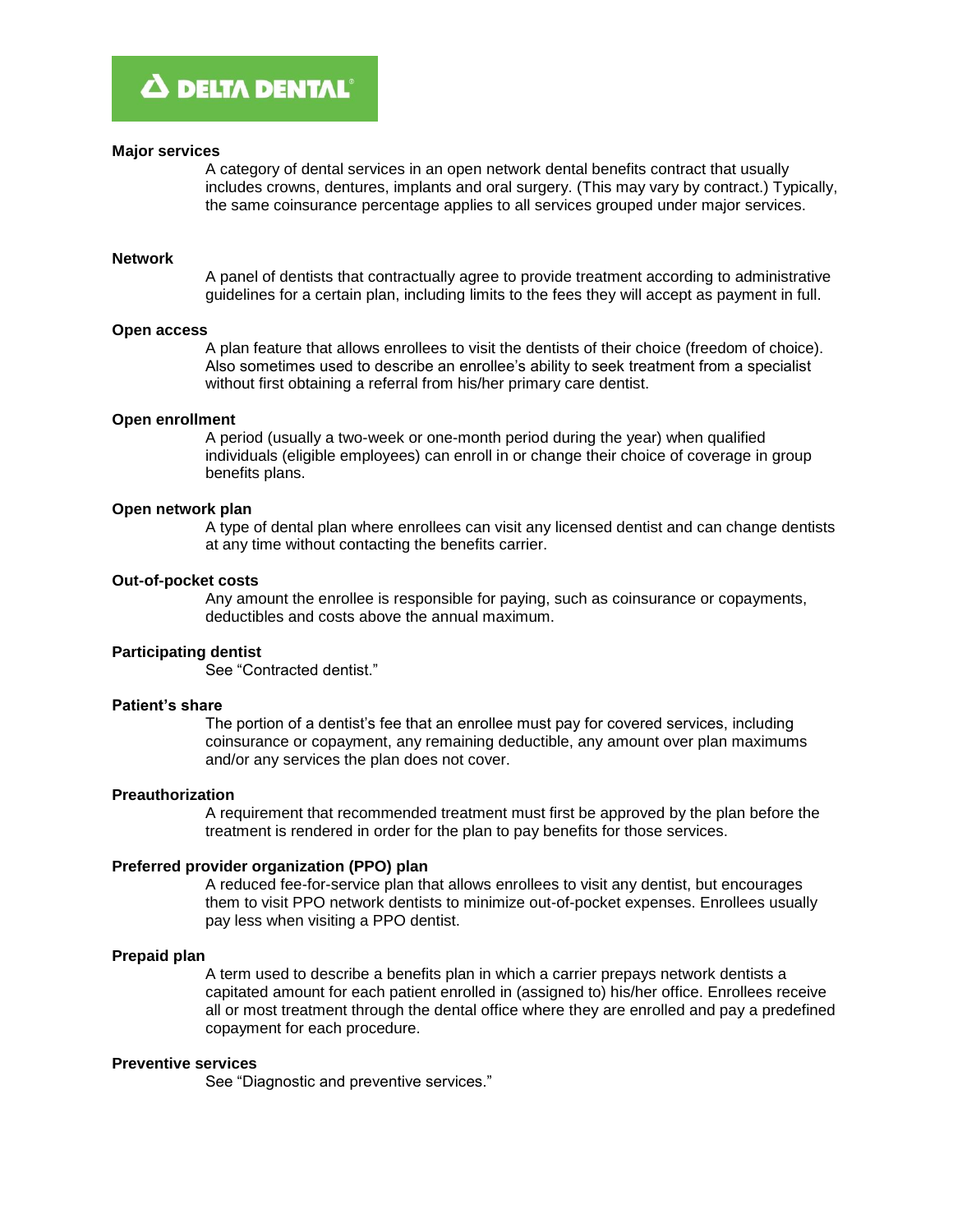### **Pre-treatment estimate**

Delta Dental's written estimate of benefits available as of a specific date, given to an enrollee or treating dentist in advance of proposed treatment. Pre-treatment estimates are subject to policy limitations and the patient's eligibility at the time the services are rendered. (May also be referred to as a predetermination.)

### **Primary enrollee**

An individual (commonly, an employee or member of an association) who meets the eligibility requirements for enrollment in a dental plan. Family members of a primary enrollee are called dependents.

# **Provider**

Any licensed dentist who performs dental health services for an enrollee. This includes general dentists and dental specialists (endodontists, periodontists, orthodontists, pediatric dentists, oral surgeons and prosthodontists).

# **Submitted fee**

The amount that the dentist bills and is entered on a claim as the charge for a specific procedure.

# **Table program**

A dental plan where benefits are based on a specific table or schedule of allowances or fees. The table lists the maximum amount that a plan will pay for each procedure. Enrollees are responsible for paying any difference between the amount the plan pays and the amount the dentist charges for the service. For non-contracted dentists, there is no limit to the amount the dentist may charge.

# **Usual fee**

The amount commonly charged for a particular service by a dentist.

### **Waiting period**

A stated period of time that a person must be enrolled in a plan before being eligible for benefits or for a specific category of benefits.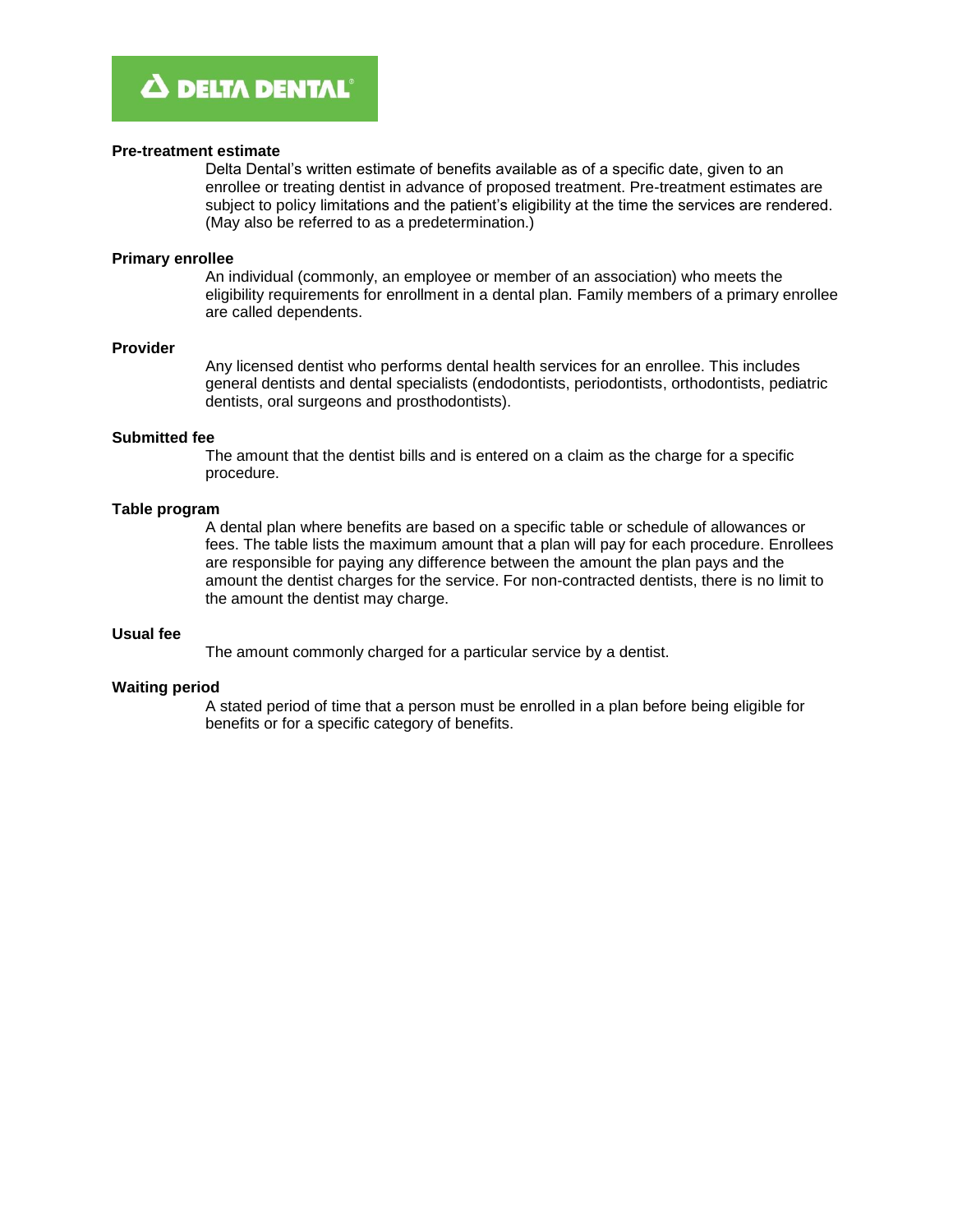# **Dental Terms**

# **Teeth**

# **Bicuspids/premolars**

The teeth with two rounded points located between the eye teeth (cuspids) and the molars.

# **Centrals/laterals**

The four front teeth.

# **Cusp**

The pointed or rounded part of a tooth's biting surface.

# **Cuspids**

The teeth near the front of the mouth that come to a single point. Sometimes called the "eye teeth" or "canines."

## **Molars**

Teeth with a broad chewing surface for grinding food, located in the back of the mouth.

# **Endodontics**

Treatment of the root and nerve of the tooth.

# **Periapical**

The area surrounding the end of a tooth root.

# **Post and core**

An anchor placed in the tooth root following a root canal to strengthen the tooth and help hold a crown (cap) in place.

# **Pulp**

The blood vessels and nerve tissue inside a tooth.

# **Root canal treatment**

The removal of the pulp tissue of a tooth due to decay or injury.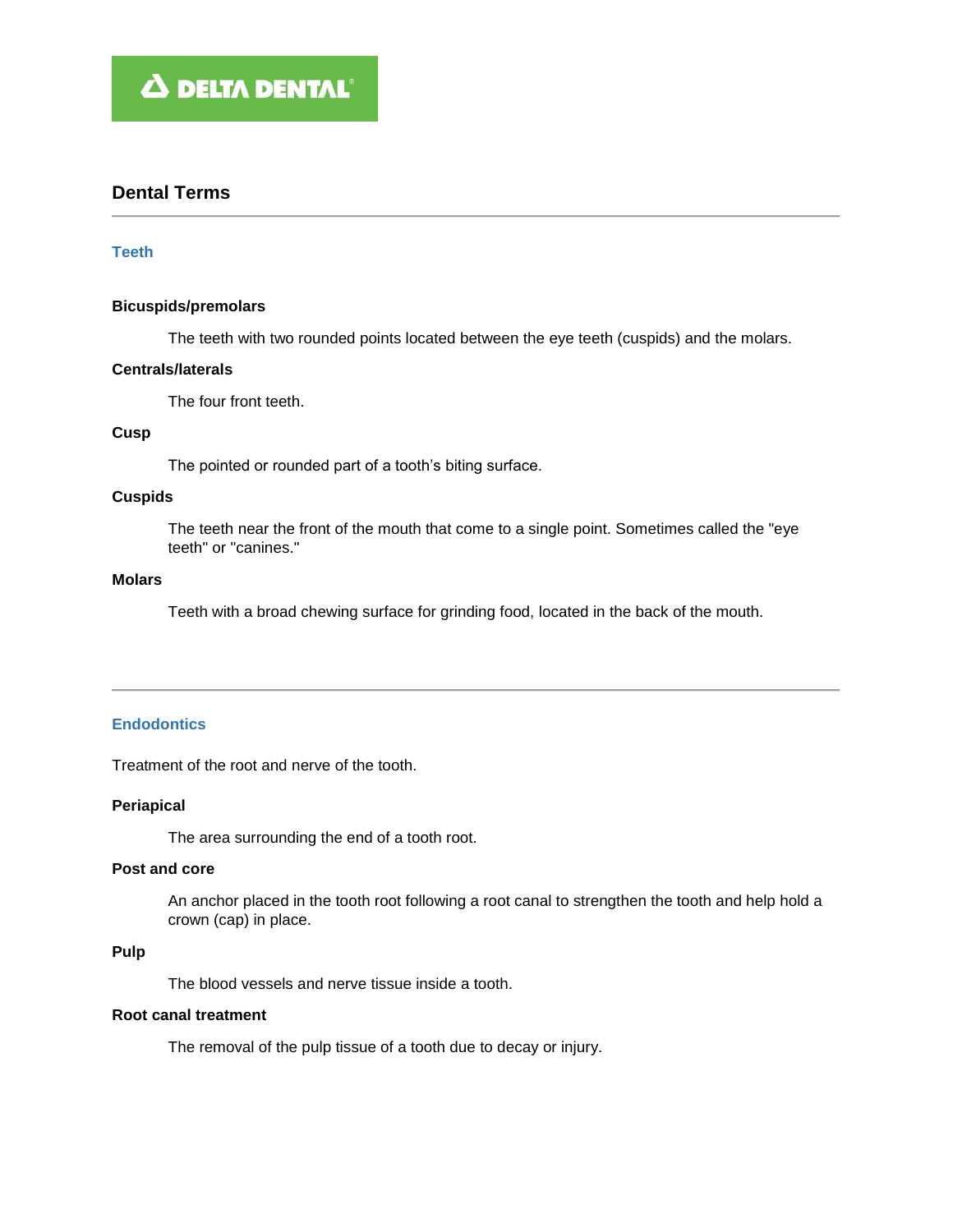# **Orthodontics**

Straightening or moving misaligned teeth and/or jaws with braces and/or surgery.

# **Malocclusion**

Incorrect position of biting or chewing surfaces of the upper and lower teeth.

# **Retainer**

A device used to stabilize teeth following orthodontic treatment.

# **Pediatric Dentistry**

The dental specialty devoted to the treatment of children.

# **Nursing bottle syndrome**

Severe decay in baby teeth due to sleeping with a bottle of milk or juice. The drink's natural sugars combine with bacteria in the mouth to produce acid that decays teeth.

# **Pediatric dentist**

A specialist who treats children from birth through adolescence.

# **Sealant**

A thin plastic material used to cover the biting surface of a child's tooth to prevent tooth decay.

# **Periodontics**

Treatment of gums, tissue and bone that supports the teeth.

# **Gingivitis**

An inflammation of the gums surrounding the teeth caused by a buildup of plaque or food particles.

# **Periodontitis/gum disease**

Chronic inflammation and destruction of supporting bone and tissue membrane around the roots of teeth.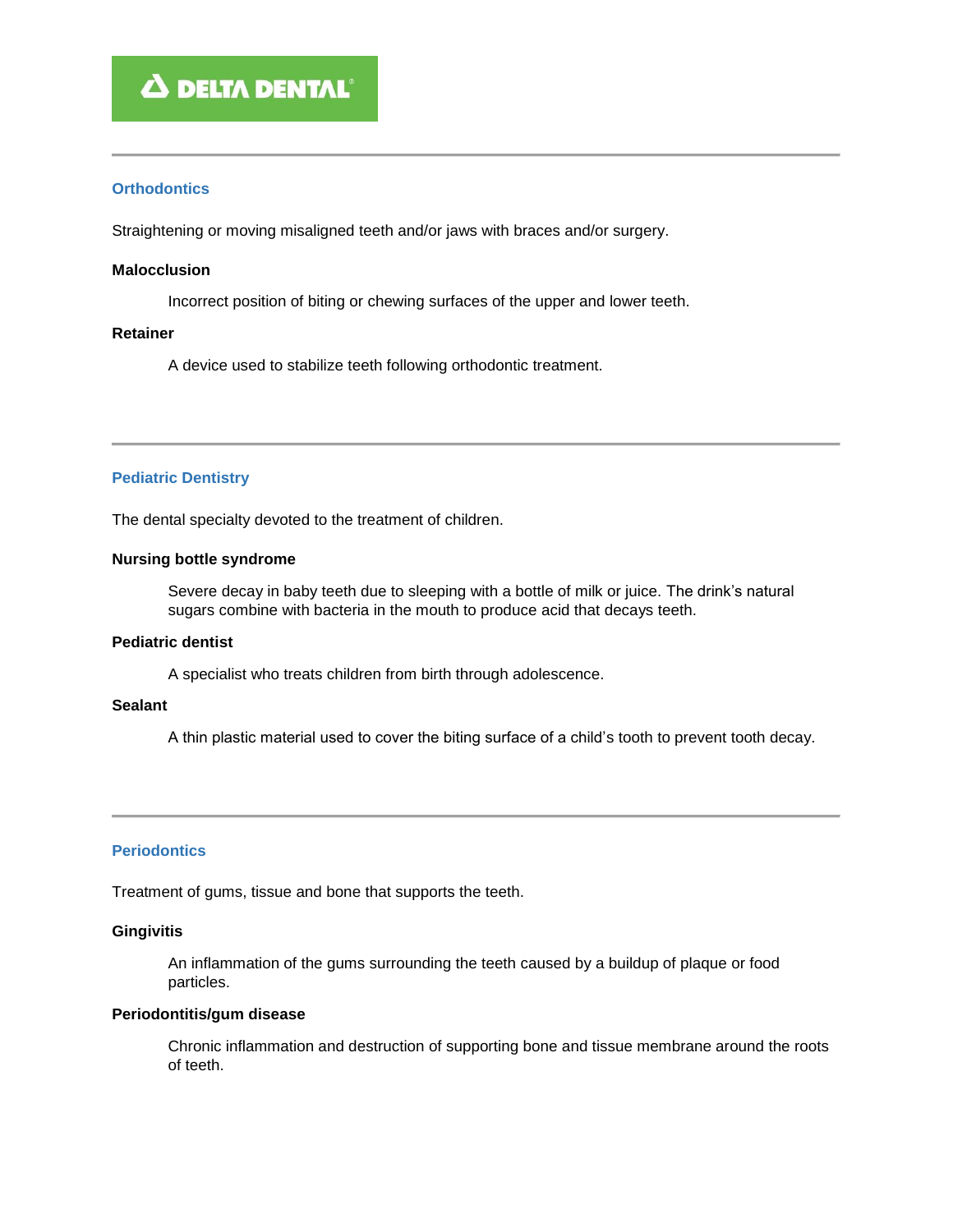# **Root planing**

A treatment of periodontal disease that involves scraping the roots of a tooth to remove bacteria and tartar.

# **Prosthodontics**

Replacement of missing teeth with artificial materials, such as a bridge or denture.

# **Bridges**

Non-removable tooth replacements attached to adjoining natural teeth when one or a few teeth are missing.

# **Dentures**

Removable artificial teeth in a plastic base that rests directly on the gums. A denture may be complete or partial depending on the number of missing natural teeth.

### **Implant**

A support for a bridge or denture that has been surgically placed into bone.

# **Overdenture**

A prosthetic device supported by implants or the roots of at least two natural teeth to provide better stability for the denture.

### **Pontic**

The portion of a dental bridge that replaces missing teeth.

# **Restorations**

Replacement of missing or damaged tooth structure with artificial materials.

# **Amalgam**

A silver filling. Used for more than a century, amalgam fillings are proven to be safe, costeffective and durable.

# **Cast restoration**

A procedure that uses a model of the tooth (an impression) to make a casting which replaces missing parts. Example: a crown.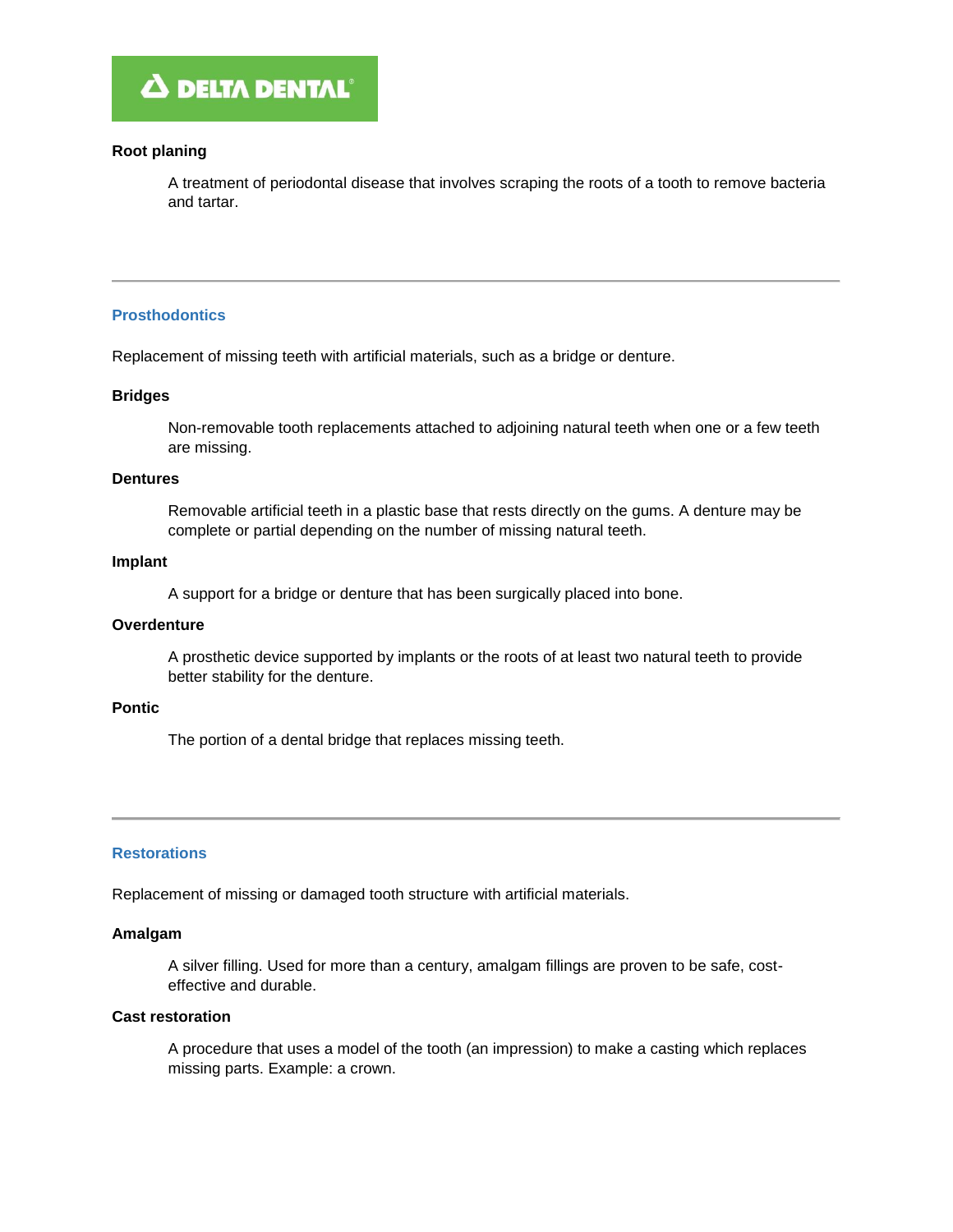# **Crown/jacket/cap**

The artificial covering of a tooth with metal, porcelain or porcelain fused to metal. Crowns cover teeth weakened by decay or severely damaged or chipped.

# **Inlay**

A solid filling cast to fit the missing portion of the tooth and cemented into place. An onlay covers one or more tooth cusps.

# **Resin/composite**

Tooth-colored filling material used primarily for front teeth. Although cosmetically superior, it is generally less durable than other materials.

# **Other Dental Terms**

# **Attrition**

The normal wearing down of the surface of a tooth from chewing.

# **Bleaching**

A technique that lightens the color of heavily stained teeth.

# **Bonding**

A technique to bind a filling or filling material to a tooth. Bonding materials may be used to repair chipped, cracked, misshapen or discolored teeth or to fill in a gap between teeth.

# **Bruxism**

Involuntary clenching or grinding of the teeth.

# **Caries**

Tooth decay, which leads to a cavity.

# **Facing**

A plastic or porcelain surface placed on the front of a tooth or crown for a natural appearance.

# **Impacted tooth**

A tooth beneath the gum tissue that lies against another tooth, under bone or soft tissue, which is unlikely to grow out on its own.

# **Laminate veneer**

A thin plastic or porcelain shell applied to the front of a tooth to restore, strengthen or improve its appearance.